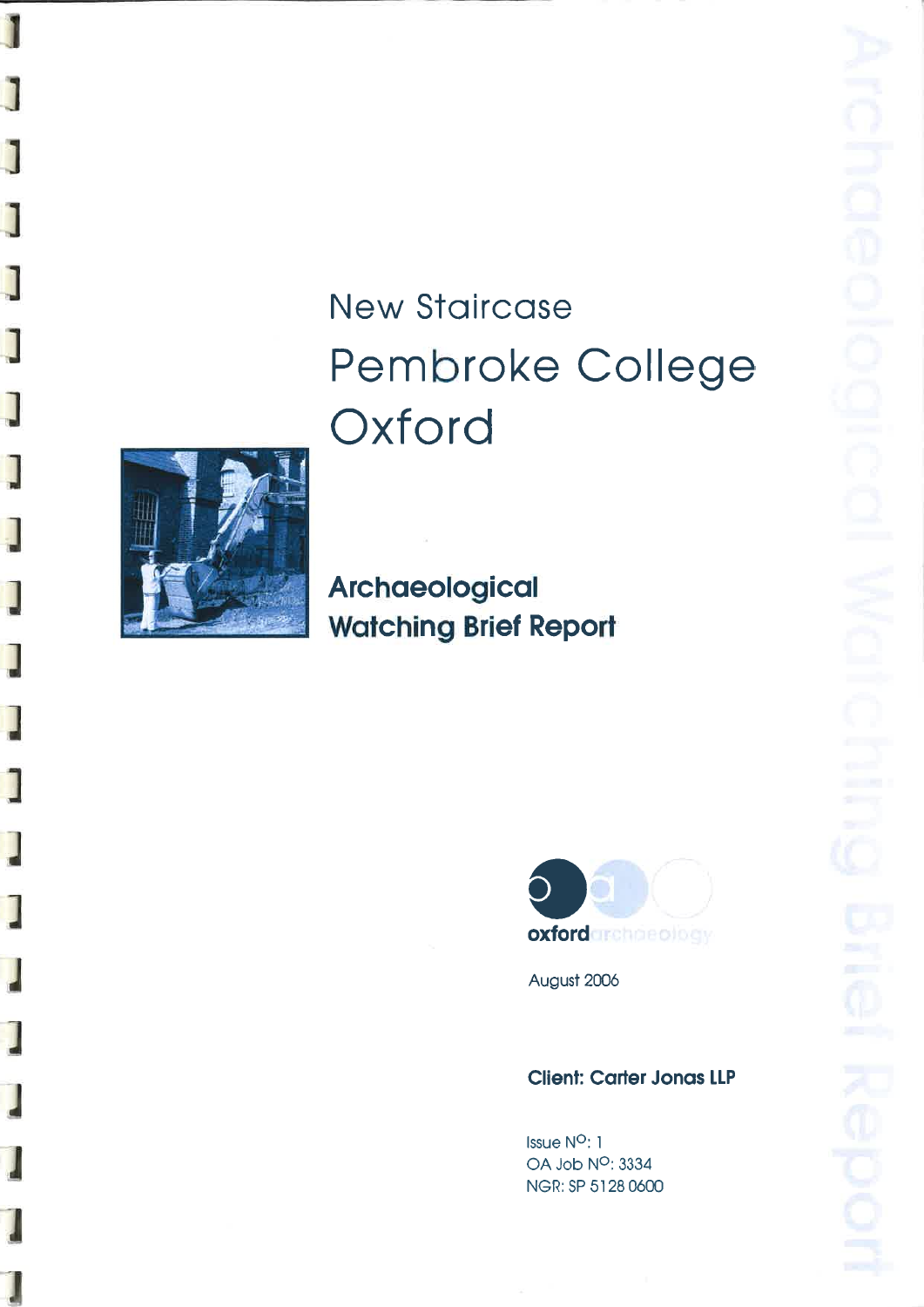| <b>Client Name:</b>                                                                        | Carter Jonas LLP                                                                         |  |  |  |
|--------------------------------------------------------------------------------------------|------------------------------------------------------------------------------------------|--|--|--|
| <b>Client Ref No:</b>                                                                      |                                                                                          |  |  |  |
| <b>Document Title:</b>                                                                     | New Staircase, Pembroke College, Oxford                                                  |  |  |  |
| <b>Document Type:</b>                                                                      | <b>Watching Brief</b>                                                                    |  |  |  |
| <b>Issue Number:</b>                                                                       | 1                                                                                        |  |  |  |
| National Grid Reference: SP 5128 0600<br>Planning Reference:                               |                                                                                          |  |  |  |
| OA Job Number:<br>Site Code:<br>Invoice Code:<br>Receiving Museum:<br>Museum Accession No: | 3334<br><b>OXPEMS 06</b><br><b>OXPEMSWB</b><br>Oxfordshire County Museums Service<br>tbc |  |  |  |
| Prepared by:<br>Position:<br>Date:                                                         | <b>Mike Sims</b><br><b>SWD Project Supervisor</b><br>11th August 2006                    |  |  |  |
| Checked by:<br>Position:<br>Date:                                                          | Dan Dodds<br>Head of Small Works<br>18th August 2006                                     |  |  |  |
| Approved by:<br>Position:<br>Date:                                                         | Signed. $\mathscr{A}$<br>Nick Shepherd<br>Head of Fieldwork<br>21st August 2006          |  |  |  |
| Document File Location                                                                     | H:\PROJECTS\Oxfordshire OX\Oxford City<br>OC\Pembroke College\wbREP.doc                  |  |  |  |
| Graphics File Location                                                                     | severgo/i to q/OXPEMS06/OXPEMSWB\Pembroke<br>College\AH/18.08.06                         |  |  |  |
| Illustrated by                                                                             | Amy Tiffany Hemingway                                                                    |  |  |  |

#### Disclaimer:

This document has been prepared for the titled project or named part thereof and should not be relied upon or used for any other project without an independent check being carried out as to its suitability and prior written authority of Oxford Archaeology being obtained. Oxford Archaeology accepts no responsibility or liability for the consequences of this document being used for a purpose other than the purposes for which it was commissioned. Any person/party using or relying on the document for such other purposes agrees, and will by such use or reliance be taken to confirm their agreement to indemnify Oxford Archaeology for all loss or damage resulting therefrom. Oxford Archaeology accepts no responsibility or liability for this document to any party other than the person/party by whom it was commissioned.

## Oxford Archaeology@ Oford Arehaeological Unit Ltd <sup>2006</sup>

Janus House Osney Mead Oxford OX2 OES t: (0044) 0 I 865 2ó1800f: (0044) 0 I 865 79349ó

e. info@oxfordarch.co.ukw: www.oxfordarch.co.uk

Oxford Archaeological Unit Limited is a Registered Charity No: 285627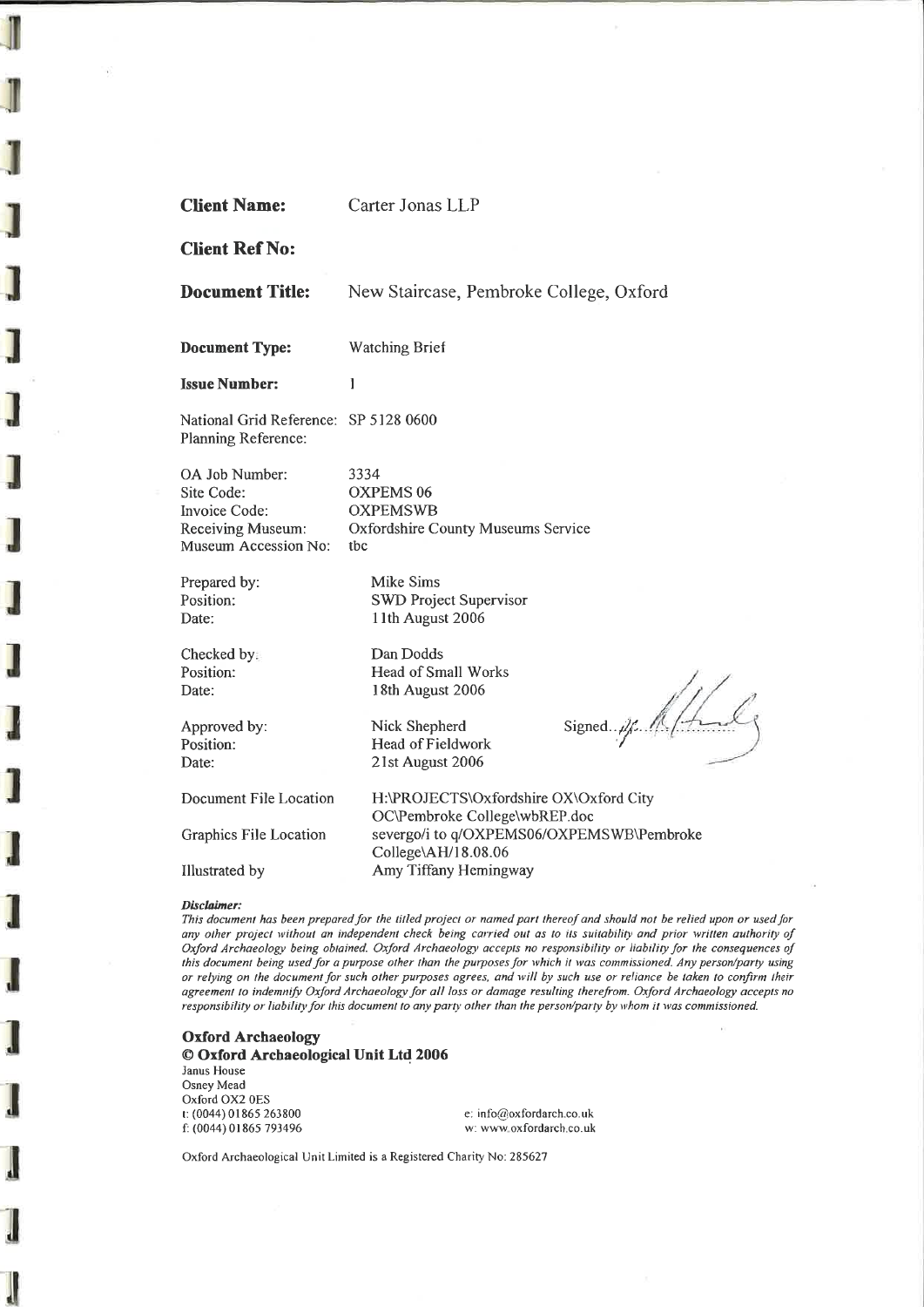ון<br>וו

# **SUMMARY**

On August 9th 2006 Oxford Archaeology (OA) carried out an archaeological watching brief at Pembroke College Oxþrd NGR: SP5128 0600). The work was commissioned by Carter Jonas LLP in advance ofwork on a new steps. The walching brief revealed l9th century construction debris overlying a buried soil horizon. No evidence for BeefLane, known to lie within lhe development area, was observed.

## 1 INTRODUCTION

# 1.1 Scope of work

- 1.1.1 On August 9rh 2006 Oxford Archaeology (OA) carried out an archaeological watching brief during work on a new staircase at Pembroke College, Oxford (NGR: SP 5128 0600). The work was commissioned by Jonas Carter LLP in respect of theconstruction of a new flight of steps leading to an existing staircase.
- 1.1.2 A project design was agreed with Brian Durham, the City Archaeologist detailinghow OA would meet the requirements of the brief.

### L2 Location, geology and topography

- 1.2.1 The site is situated within the grounds of Pembroke College, located to the south ofOxford city centre (Fig. 1). The site lies at the base of an existing flight of stepsleading down onto a stone slab roadway, Beef Lane, at approximately 6l m aboveoD.
- 1.2.2 The site is located on the southern edge of the 2nd River Gravel Terrace and theunderlying geology is Oxford Clay (Geological Survey of Great Britain, sheet no236).

# 1.3 Archaeological and historical background

1.3.1 A desktop assessment detailing the archaeological background to the area had beenpreviously prepared for an adjacent site (OA, 2006), and an abridged and modifieddigest is presented below.

#### **The Early Medieval Period**

1.3.2 The town of Oxford is believed to have its origins in the early  $8<sup>th</sup>$  century about the time that St Frideswide's Priory was founded on the site of Christ Church. The citywas certainly developed as a fortified Burh in the reign of King Alfred or his son Edward the Elder. By the 10<sup>th</sup> century a network of streets had been established and a defensive circuit constructed. Although the exact line of this defensive circuit alongthe southern side of Oxford is uncertain, it is likely that it is preserved in the line ofthe later medieval wall that survives on the north side of Brewer Street, south ofPembroke College. Wherever the early medieval rampart has been observed it has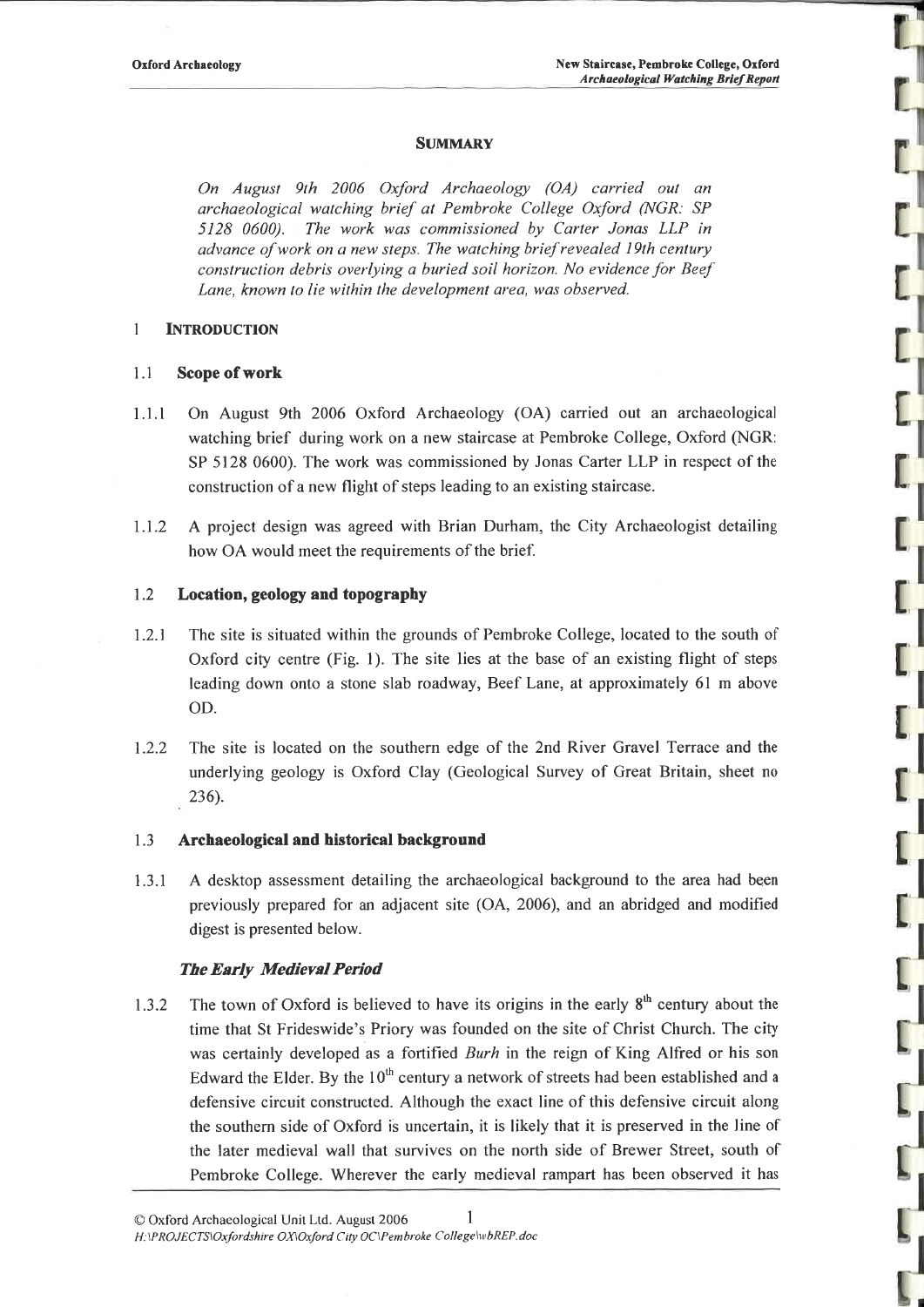Oxford Archaeology

been on or close to the line of the later medieval wall, although the rampart is not always present and has only been certainly identified along the northern and easternsides of the town. Observations along the southern circuit are less certain, a possible section of turf rampart has been observed in the grounds of Pembroke college immediately to the north of the later medieval town wall, and interpreted as forming part of the early medieval defences. However, excavations to the south-west of the Site in Littlegate Street demonstrated that the later medieval defences were built on an area of domestic occupation with no trace of an earlier defensive system. This may indicate that there was no southern rampart in the early medieval period, andthat the water courses were considered sufficient defence.

1.3.3 The archaeological evidence from the study area shows that early medieval settlement was not confined to the area within the town wall. Evidence has beenfound either side of St Aldate's, about 200 m south east of the development area at 79 - 80 St Aldate's and the former site of Linacre college. Activify seems to have been centred around the river channels. Excavations at 89 St Aldates along the course of the Trill Mill stream recorded deposits up to 4 m in depth. These deposits are indicative of domestic and industrial waterside activity along the edge of the millstream, of the sort known at Fishergate in York (pers. comm. Brian Durham). This suggests that similar activity may be present within the site along the course of theTrill Mill stream.

# The Later Medieval Period

- 1.3.4 A section of the City wall from the later medieval period runs along the north side of Brewer Street, south of the college. The medieval wall is conventionally dated to1226 with the first murage grant (Hassel, Halpin and Mellor 1984). The nature of the later medieval defences to the north and east of the town are relatively wellunderstood, both from the evidence of upstanding remains and early maps such as Agas which shows a bastioned circuit. There is less evidence for the defences to the south and west of the town, where only slight and much altered upstanding remains survive. The section of wall along the north side of Brewer Street is built of roughlycoursed rubble, and in places supports the south range of Pembroke College. The eastern end has been mostly rebuilt, with only the lower courses surviving to approximately 1.8 m, to the west it is incorporated into the garden wall of PembrokeCollege and is pierced by two modern doorways.
- 1.3.5 Salter's Survey of Oxford (Salter 1969) based upon the medieval records shows that tenements were present on the site by 1279

# **The Post Medieval and Modern Periods**

1.3.6 The earliest map showing the development site is the Agas Map of 1587 which shows typical narrow medieval tenements fronting Brewer Street with garden plotsbehind leading up to Beef Hill Lane, the current development site.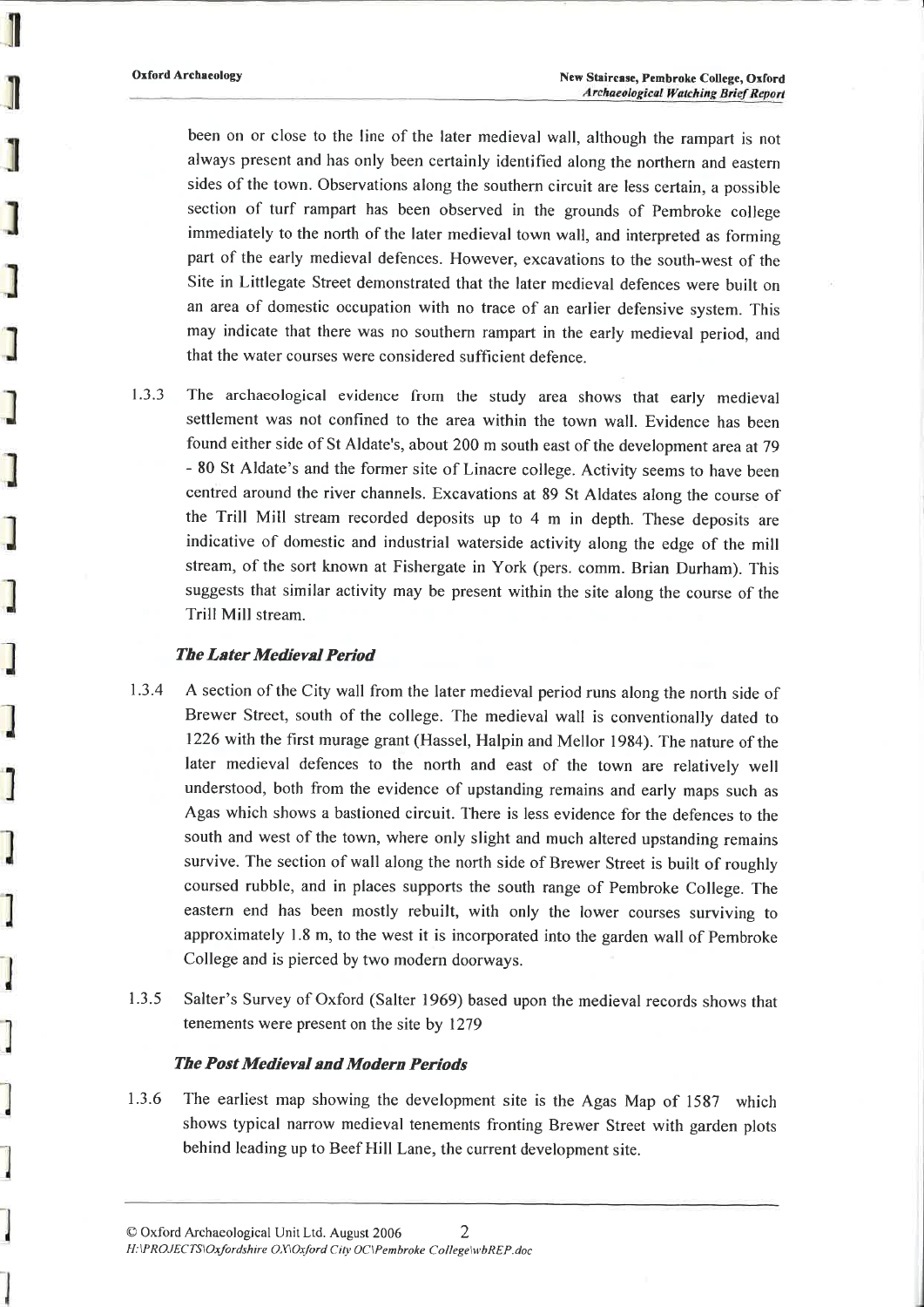r<sup>ll</sup>

 $\frac{1}{\Gamma}$ 

<sup>1</sup>.3.7 Pembroke College itself was founded in 1624, however Hollar's map of 1643 doesn't show any real change to the tenements and boundaries within the area of the watching brief. Loggan's map of 1673 suggests that further buildings have been constructed fronting along the length of Beef Lane with both Taylors Map of Oxford in 1751 and Faders Map of Oxford in 1789 showing similar development. By the time of the 1st edition of the Ordnance Survey Map in 1870, Pembroke College has assumed most of its current plan and Beef Lane has been diverted.

# 2 PROJECT AIMS AND METHODOLOGY

# 2.1 Aims

- 2.1.1 To identify and record the presence or absence, extent, condition, quality and date of archaeological remains in the areas affected by the development.
- 2.1.2 To preserve by record any archaeological deposits or features that may be disturbed or destroyed during the course of any intrusive groundwork.
- 2.1.3 To make available the results of the archaeological investigation.

## 2.2 MethodologY

- 2.2.1The watching brief was conducted as a single site visit during the scheduled ground work when the excavation of the footings for two side walls was monitored. These consisted of the removal of existing surfaces and the hand excavation of two parallel trenches.
- 2.2.2A plan showing the extent of the excavations was maintained at a scale of 1:20 (Fig. 2) and any recorded sections were drawn at a scale of 1:20. All excavated features were photographed using colour slide and black and white print film. A general photographic record of the work was also made. Recording followed procedures detailed in the OA Field Manual (ed D Wilkinson, 1992).

# 3 RESULTS

#### 3.1 Description of deposits

3.1.1 <sup>A</sup>layer of dark grey-brown silt loam (4) containing much charcoal flecking was encountered at a depth of  $0.25$  m below the current ground level (Fig. 3). This was overlaid by a 0.1 m deep layer of dark yellow-brown clay silt (3), which contained many fragments of brick as well as fragments of salt glazed pipe and a fragment of iron piping. Overlying this was a 0.05 m thick layer of gravel (2) on which the cement spots supporting the York stone slabs (l) had been laid.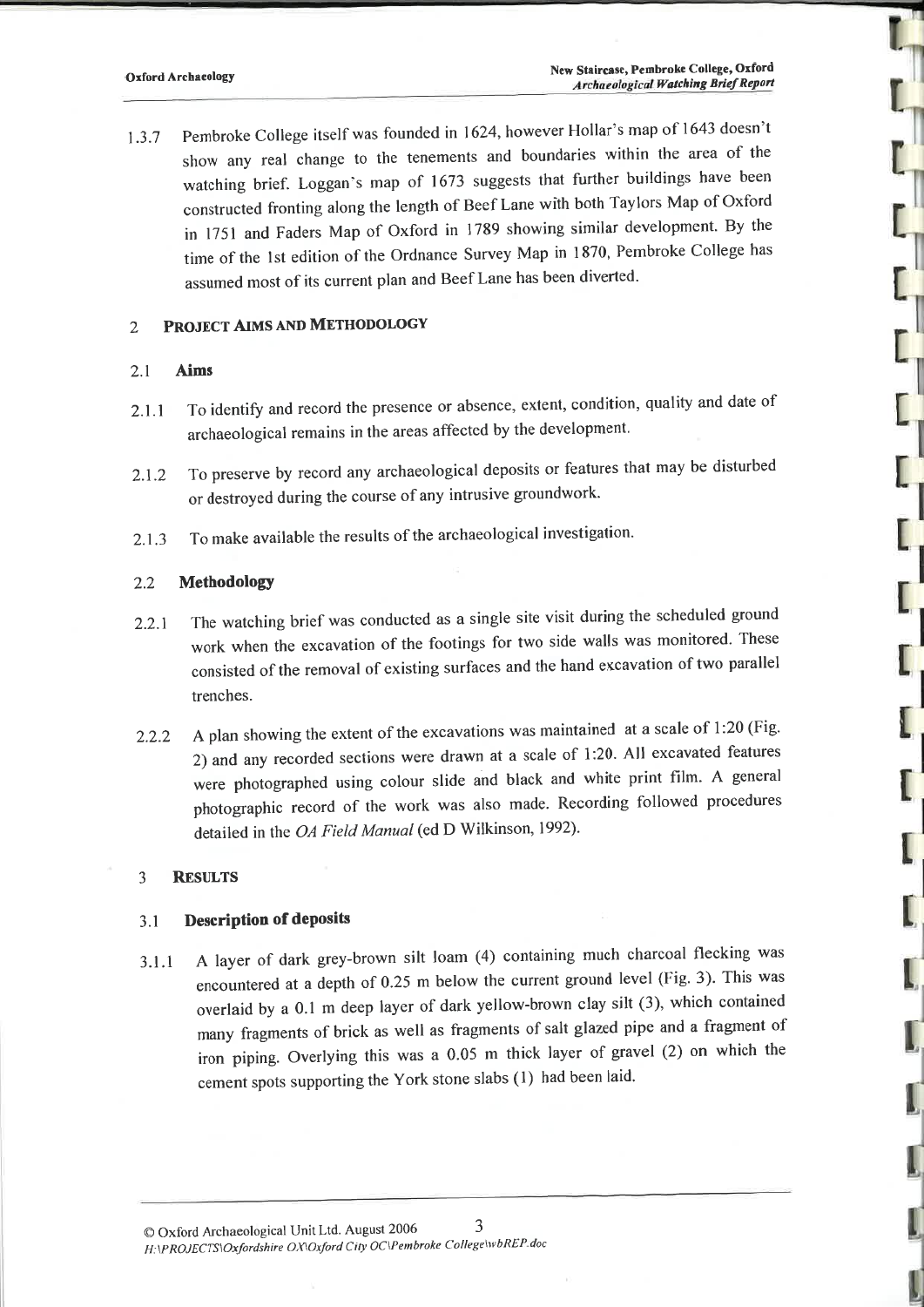# 3.2 Finds

3.2.1 All the finds recovered were fragmentary examples of l9th/early 20th century brick and other construction debris (Salt glazed pipe, iron pipe etc) of a similar date. Thesewere evaluated on site but were not retained.

# 3.3 Palaeo-environmentsl remains

3.3.1 No deposits suitable for palaeo-environmental sampling were encountered during thecourse of the watching brief.

# 4 DISCUSSION AND CONCLUSIONS

- 4.1 .1The base of the excavations encountered an undated garden soil, probably associated with either the tenement gardens or college gardens shown on the earlier maps. This had been overlain by a layer of made ground, probably associated with the construction with the building immediately to the north. The use of cement spots tosupport the stone slabs suggests that they were laid relatively recently.
- 4.t.2 No evidence pertaining to Beef Lane, such as metalling or cobbling was observed during the course of the watching brief. The presence of the garden soil suggests thatthe site may be located just to the north of the probable alignment of the lane.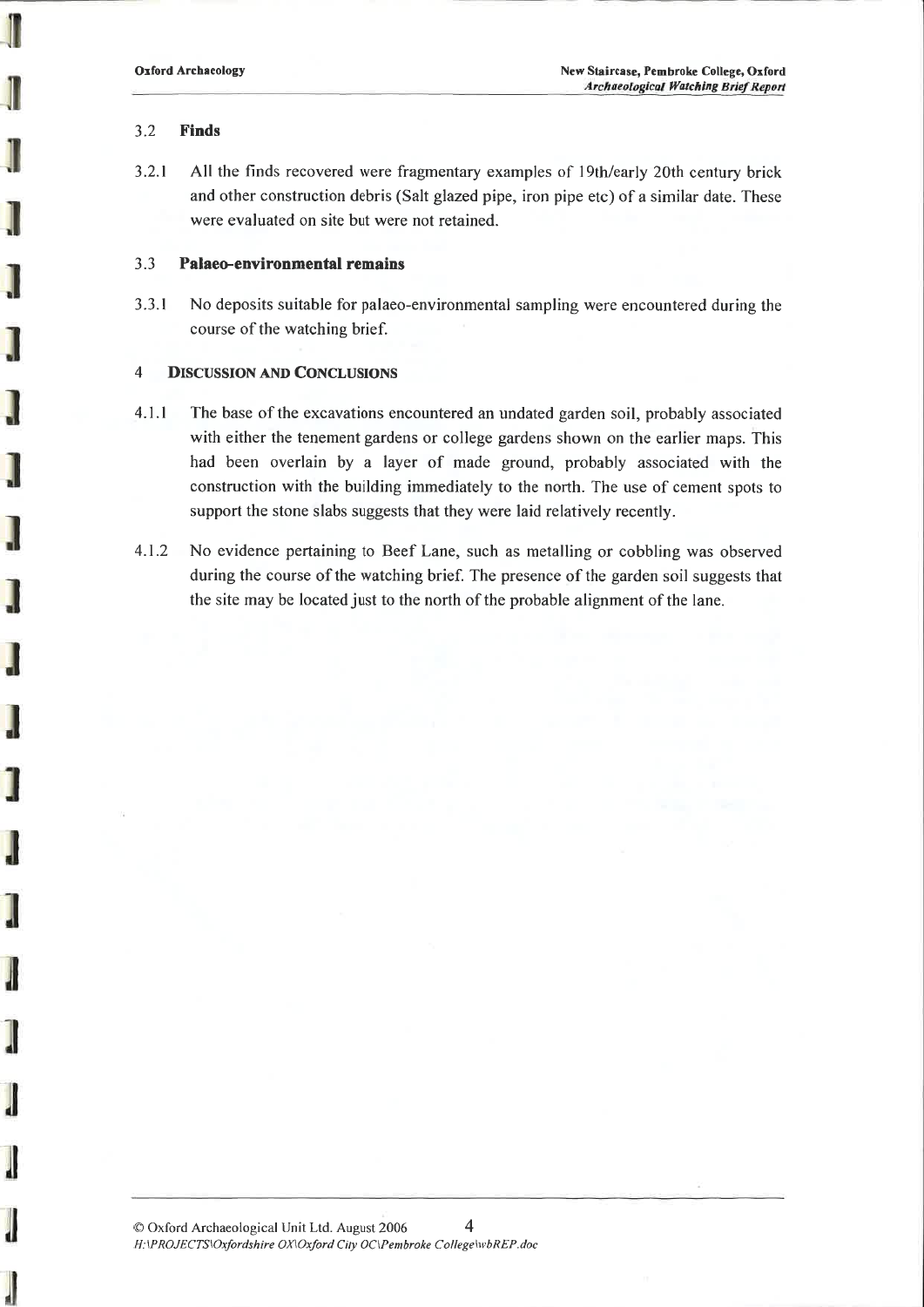ׇׇ֧֦֧֦֧֦֧֦֧֦֦֦֦֦֦֦֦֦֦֦֧֦֧֦֦֧֦֧֦֧֦֧֦֧֦֧֧֦֧֦֧֧֦֧֦֧֡֡֓֡֓֡֓֡֡֓֡֡֡֓֓֡֡֬֓֓֓֡֓֓֓֓֓֡֓֡֓֡֓֡֓֡֓֡֡֬֓֓֓֓֓֡֓֓֓֓֓֓֓֡֓

#### **APPENDICES**

| <b>Context</b> | <b>Type</b> | <b>Depth</b>      | Width | <b>Comments</b>                     | <b>Finds</b>                          | <b>Date</b>              |
|----------------|-------------|-------------------|-------|-------------------------------------|---------------------------------------|--------------------------|
|                | Layer       | 0.1 <sub>m</sub>  | œ     | Modern York stone slabs             |                                       | C20th                    |
| $\overline{2}$ | Layer       | 0.05 <sub>m</sub> |       | Gravel, base for stone<br>slabs     |                                       | C20th                    |
| 3              | Layer       | 0.1 <sub>m</sub>  |       | Made ground,<br>construction debris | Brick, salt glazed<br>pipe, iron pipe | C19th/<br>C20th          |
| $\overline{4}$ | Layer       | $> 0.05$ m        |       | Garden soil                         |                                       | Earlier<br>than<br>C19th |

#### **ARCHAEOLOGICAL CONTEXT INVENTORY APPENDIX 1**

#### **BIBLIOGRAPHY AND REFERENCES APPENDIX2**

IFA, 2001 Standard and Guidance for Archaeological Watching Briefs

OA, 2006 Brewer Street Development, Oxford : Archaeological Desktop Assessment

OAU, 1992 Field Manual (ed D Wilkinson)

#### **SUMMARY OF SITE DETAILS APPENDIX 3**

Site name: New staircase, Pembroke College, Oxford

Site code: OXPEMS 06

Grid reference: SP 1206 5128

Type of watching brief: Hand excavation of two shallow foundation trenches Date and duration of project: 09.08.06, 3.5 hours

Area of site:  $15 \text{ m}^2$ 

Summary of results: Earlier garden soil overlaid by 19th/20th century deposits Location of archive: The archive is currently held at OA, Janus House, Osney Mead, Oxford, OX2 0ES, and will be deposited with Oxfordshire County Museums Service in due course.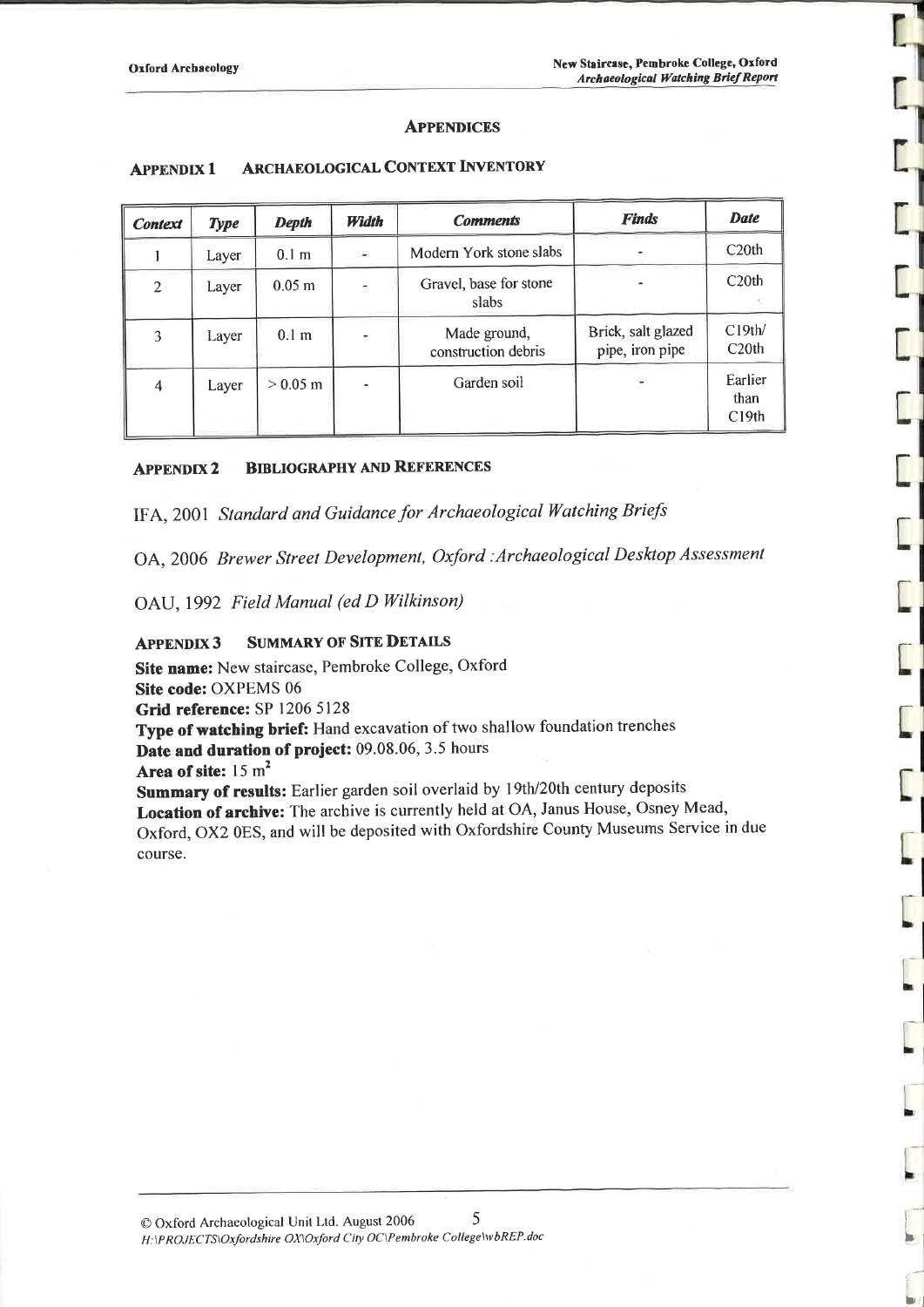

Reproduced from the Landranger1:50,000 scale by permission of the Ordnance Survey on behalf of The Controller of Her Majesty's Stationery Office Crown Copyright 1984. All rights reserved. Licence No. AL 100005569

Figure 1: Site location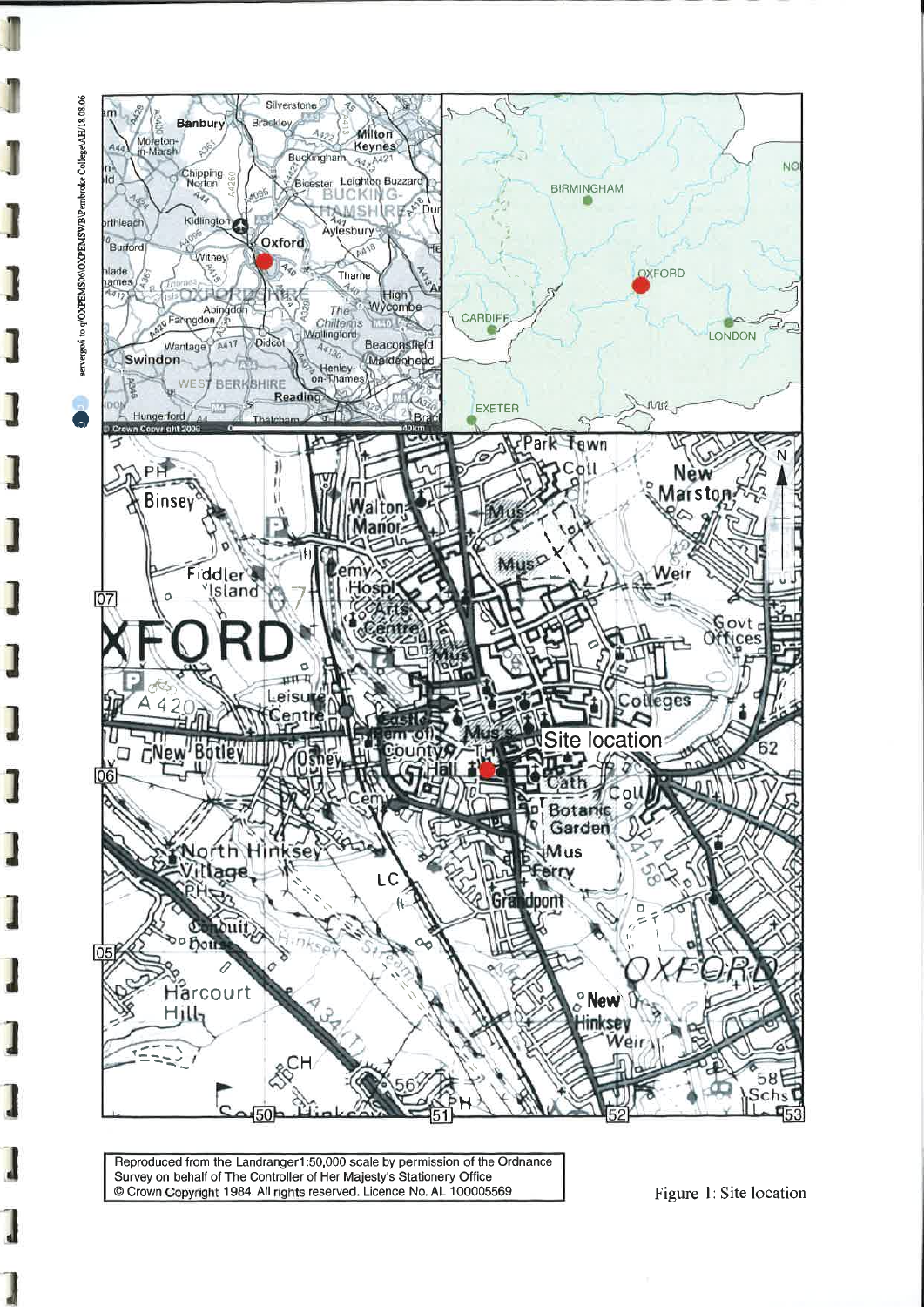

Figure 2 : Site plan







servergo/i to q/OXPEMS06\OXPEMSWB\Pembroke College\AH/18.08.06

J

J

l

J

 $\overline{\phantom{0}}$ 

J

I

ł

Figure 3 : Section